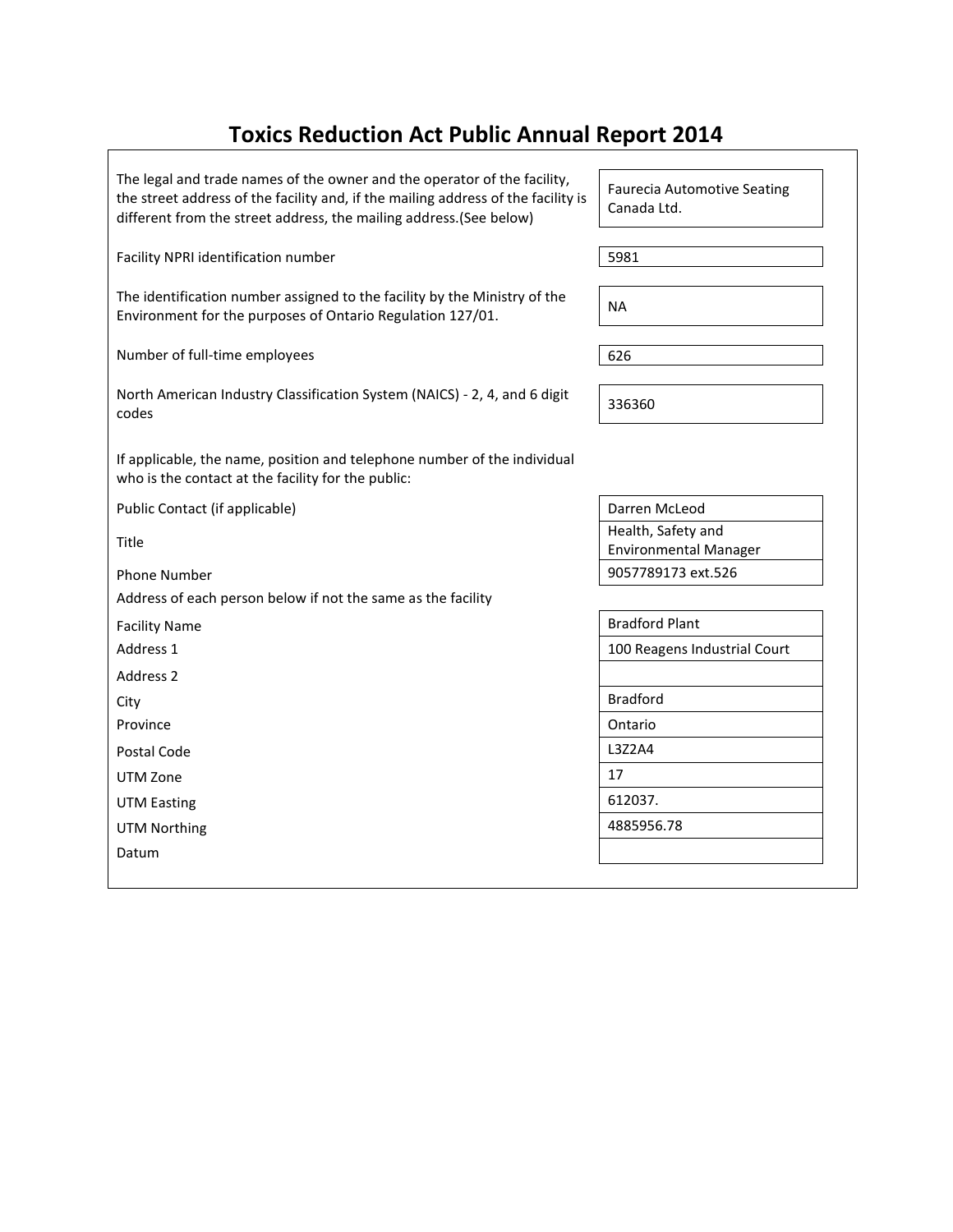| Substance:                                                                                                                             |               | Particulate Matter less than or equal to 10 microns (PM10) |              |  |
|----------------------------------------------------------------------------------------------------------------------------------------|---------------|------------------------------------------------------------|--------------|--|
| CAS Number:                                                                                                                            | <b>NA-M09</b> |                                                            |              |  |
| On a facility-wide basis:                                                                                                              |               | Amount                                                     | <b>Units</b> |  |
| Amount that entered the facility as the substance itself or as a constituent                                                           |               |                                                            |              |  |
| of another substance:                                                                                                                  |               | n/a                                                        | tonnes       |  |
| The amount of substance that was created:                                                                                              |               | $>0$ to 1                                                  | tonnes       |  |
| The amount of substance that was contained in product:                                                                                 |               | 0.000                                                      | tonnes       |  |
| On-site releases from the facility to air, water and land, as well as on and off-site disposal and off-site recycling can be viewed by |               |                                                            |              |  |

| searching\for this facility at http://www.ec.gc.ca/inrp-npri/default.asp?lang=en. |  |  |
|-----------------------------------------------------------------------------------|--|--|
|                                                                                   |  |  |

 $\Gamma$ 

| Substance:<br>CAS Number:                                                                                                              | Particulate Matter less than or equal to 2.5 microns (PM2.5)<br><b>NA-M10</b> |           |        |
|----------------------------------------------------------------------------------------------------------------------------------------|-------------------------------------------------------------------------------|-----------|--------|
| On a facility-wide basis:                                                                                                              |                                                                               | Amount    | Units  |
| Amount that entered the facility as the substance itself or as a constituent                                                           |                                                                               |           |        |
| of another substance:                                                                                                                  |                                                                               | n/a       | tonnes |
| The amount of substance that was created:                                                                                              |                                                                               | $>0$ to 1 | tonnes |
| The amount of substance that was contained in product:                                                                                 |                                                                               | 0.000     | tonnes |
| On-site releases from the facility to air, water and land, as well as on and off-site disposal and off-site recycling can be viewed by |                                                                               |           |        |
| searching\for this facility at http://www.ec.gc.ca/inrp-npri/default.asp?lang=en.                                                      |                                                                               |           |        |

## **Comparison of Annual Reported Amounts**

┑

| Substance:                                                                                                                                                                                                                 | Particulate Matter less than or equal to 10 microns (PM10) |           |            |            |        |  |
|----------------------------------------------------------------------------------------------------------------------------------------------------------------------------------------------------------------------------|------------------------------------------------------------|-----------|------------|------------|--------|--|
| CAS Number:                                                                                                                                                                                                                | <b>NA-M09</b>                                              |           |            |            |        |  |
| On a facility-wide basis:                                                                                                                                                                                                  |                                                            | 2014      | 2013       | Difference |        |  |
| Amount that entered the facility as the substance                                                                                                                                                                          |                                                            | tonnes    | tonnes     | tonnes     | %      |  |
| itself or as a constituent of another substance:                                                                                                                                                                           |                                                            | n/a       | n/a        | n/a        | n/a    |  |
| The amount of substance that was created:                                                                                                                                                                                  |                                                            | $>0$ to 1 | $>1$ to 10 | $>0$ to 1  | -49.5% |  |
| The amount of substance that was contained in product:                                                                                                                                                                     |                                                            | 0.000     | 0.000      | 0.00       | 0%     |  |
| On-site releases from the facility to air, water and land, as well as on and off-site disposal and off-site recycling can be viewed by<br>searching\for this facility at http://www.ec.gc.ca/inrp-npri/default.asp?lang=en |                                                            |           |            |            |        |  |
|                                                                                                                                                                                                                            |                                                            |           |            |            |        |  |

| Substance:                                                                                                                                                                                                                 | Particulate Matter less than or equal to 2.5 microns (PM2.5) |           |           |           |                   |  |
|----------------------------------------------------------------------------------------------------------------------------------------------------------------------------------------------------------------------------|--------------------------------------------------------------|-----------|-----------|-----------|-------------------|--|
| CAS Number:                                                                                                                                                                                                                | <b>NA-M10</b>                                                |           |           |           |                   |  |
| On a facility-wide basis:                                                                                                                                                                                                  |                                                              | 2014      | 2013      |           | <b>Difference</b> |  |
| Amount that entered the facility as the substance                                                                                                                                                                          |                                                              | tonnes    | tonnes    | tonnes    | %                 |  |
| itself or as a constituent of another substance:                                                                                                                                                                           |                                                              | n/a       | n/a       | n/a       | n/a               |  |
| The amount of substance that was created:                                                                                                                                                                                  |                                                              | $>0$ to 1 | $>0$ to 1 | $>0$ to 1 | -48.84%           |  |
| The amount of substance that was contained in product:                                                                                                                                                                     |                                                              | 0.000     | 0.000     | 0.00      | 0%                |  |
| On-site releases from the facility to air, water and land, as well as on and off-site disposal and off-site recycling can be viewed by<br>searching\for this facility at http://www.ec.gc.ca/inrp-npri/default.asp?lang=en |                                                              |           |           |           |                   |  |